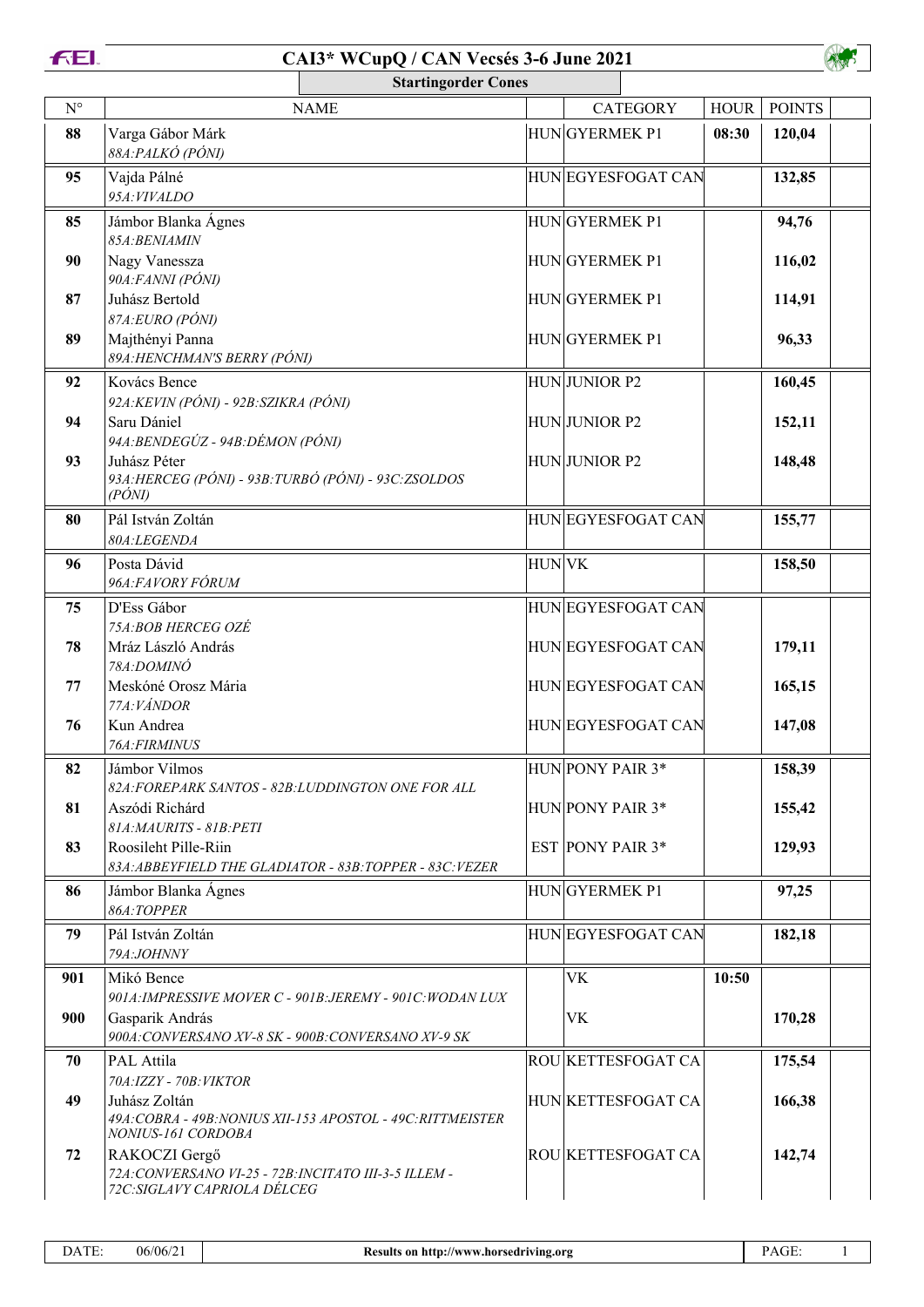**FEL** 



|             | <b>Startingorder Cones</b>                                                                                              |  |  |                           |             |               |  |
|-------------|-------------------------------------------------------------------------------------------------------------------------|--|--|---------------------------|-------------|---------------|--|
| $N^{\circ}$ | <b>NAME</b>                                                                                                             |  |  | <b>CATEGORY</b>           | <b>HOUR</b> | <b>POINTS</b> |  |
| 30          | CHYLIKOVA, Michaela<br>30A: GENERALISSIMUS ADIVINA XLI-28 - 30B: RUDOLFO<br>EREDITA V-40 - 30C: SACRAMOSO ENEIS XIV - 7 |  |  | <b>CZE KETTESFOGAT CA</b> |             | 172,42        |  |
| 62          | Szécsi István<br>62A: FÁRAÓ - 62B: SPURI-M - 62C: STARM-M                                                               |  |  | HUN KETTESFOGAT CA        |             | 190,64        |  |
| 43          | Hepp-Bihari Brigitta<br>43A: FLORIS - 43B: IMONDRO - 43C: TOLAN                                                         |  |  | HUN KETTESFOGAT CA        |             | 181,37        |  |
| 68          | <b>NISTOR Nicolae</b><br>68A: FABULEUS - 68B: FANATIEK - 68C: AIDA                                                      |  |  | ROU KETTESFOGAT CA        |             | 178,94        |  |
| 73          | VARGA Roland<br>73A: NEAOPILATON XXXI-45 - 73B: NEAPOLITANO XXXI-139 -<br>73C: NEAPOLITANO XXXI-42                      |  |  | <b>ROU KETTESFOGAT CA</b> |             | 173,63        |  |
| 57          | Penzer László<br>57A: INCITATO XIV-31 IGOR - 57B: MAESTOSO XLIX-10 MAYA -<br>57C: NEAPOLITANO XXXII-30                  |  |  | HUN KETTESFOGAT CA        |             | 170,99        |  |
| 63          | Szilágyi Zsolt<br>63A: IRONIC K - 63B: JANNEMAN - 63C: JOLO                                                             |  |  | HUN KETTESFOGAT CA        |             | 169,66        |  |
| 53          | Lovass Sándor<br>53A: INCITATO INAS - 53C: MAESTOSO CARLOS                                                              |  |  | HUN KETTESFOGAT CA        |             | 168,60        |  |
| 59          | Sánta István<br>59A: JASMIN 3 - 59B: MAESTOSO FRANKÓ - 59C: SIGLAVY<br><b>CAPRIOLA DOBOS</b>                            |  |  | HUN KETTESFOGAT CA        |             | 168,51        |  |
| 41          | Gergely János<br>41A: BABA - 41B: CATOKI II - 41C: DARIO ROYAL                                                          |  |  | HUN KETTESFOGAT CA        |             | 167,57        |  |
| 32          | Császár Ákos<br>32A:LENKE - 32B:MÓZES - 32C:VÉNUSZ                                                                      |  |  | HUN KETTESFOGAT CA        |             | 166,73        |  |
| 38          | Fábián Ferenc<br>38A: CONVERSANO CORVETTE - 38B: HEKTOR - 38C: KIGYÓ                                                    |  |  | HUN KETTESFOGAT CA        |             | 164,60        |  |
| 42          | Gubacsi Gergő<br>42A: FAVORY SUMMÁS - 42B: SIGLAVY FELLEG - 42C: VÉNUSZ                                                 |  |  | HUN KETTESFOGAT CA        |             | 163,75        |  |
| 67          | <b>KOVACS</b> Imre<br>67A: SIGLAVY BAGDADY IZSAK P - 67B: KOHEILAN XIII-50 FADD P<br>- 67C:KOHEILAN XIII-20 FULOP P     |  |  | <b>ROU KETTESFOGAT CA</b> |             | 162,70        |  |
| 60          | Sipos Zoltán<br>$60A:DINO - 60B:INKA - 60C:ZEUSZ$                                                                       |  |  | HUN KETTESFOGAT CA        |             | 161,93        |  |
| 65          | Vörös Zorán<br>65A: DANDI - 65B: MAESTOSO MUSKÉTÁS - 65C: NÁNDOR                                                        |  |  | HUN KETTESFOGAT CA        |             | 160,29        |  |
| 47          | Ifj. Simon József<br>47A: KONCERT - 47B: SIGLAVY CAPRIOLA V-2 SK/DORINA -<br>47C:SZONJA                                 |  |  | HUN KETTESFOGAT CA        |             | 159,98        |  |
| 48          | ifj. Veszelszki Gábor<br>48A: CSILLAG - 48B: SIGLAVY CAPRIOLA SZILAJ                                                    |  |  | HUN KETTESFOGAT CA        |             | 158,62        |  |
| 56          | Pap Albert<br>56A: MAESTOSO RUBIN - 56B: ROYAL - 56C: SALVADOR                                                          |  |  | HUN KETTESFOGAT CA        |             | 158,27        |  |
| 64          | Tóth Csaba<br>64C: TRABI P - 64A: SIGLAVY CAPRIOLA V-3 SK/ERON - 64B: TAKO<br>P                                         |  |  | HUN KETTESFOGAT CA        |             | 157,98        |  |
| 37          | Dr. Tóth Andrea<br>37A: BONUS - 37B: MAESTOSO GAETANA X - 37C: RICARDO                                                  |  |  | HUN KETTESFOGAT CA        |             | 156,12        |  |
| 36          | Domsa Dalma<br>36B: SIGLAVY CAPRIOLA XXVI-31 - 36A: SIGLAVY-CAPRIOLA<br>XXVI-10 - 36C: SIGLAVY-CAPRIOLA XXVI-7          |  |  | HUN KETTESFOGAT CA        |             | 155,99        |  |
| 40          | Farkas László<br>40A:EDWARD - 40B:ELAN - 40C:KINGSTON VDW                                                               |  |  | HUN KETTESFOGAT CA        |             | 154,87        |  |
| 51          | Kákonyi Norbert<br>51A: FICSÚR - 51B: SOMOS - 51C: SZÉPLAK SÁRKÁNY                                                      |  |  | HUN KETTESFOGAT CA        |             | 154,75        |  |
| 34          | Dani Marcell Balázs<br>34A: MAESTOSO MAKETT - 34B: MAESTOSO XXXIII-40 -<br>34C:SIGLAVY CAPRIOLA XXVI-26                 |  |  | HUN KETTESFOGAT CA        |             | 153,90        |  |
| DATE:       | 06/06/21<br>Results on http://www.horsedriving.org                                                                      |  |  |                           |             |               |  |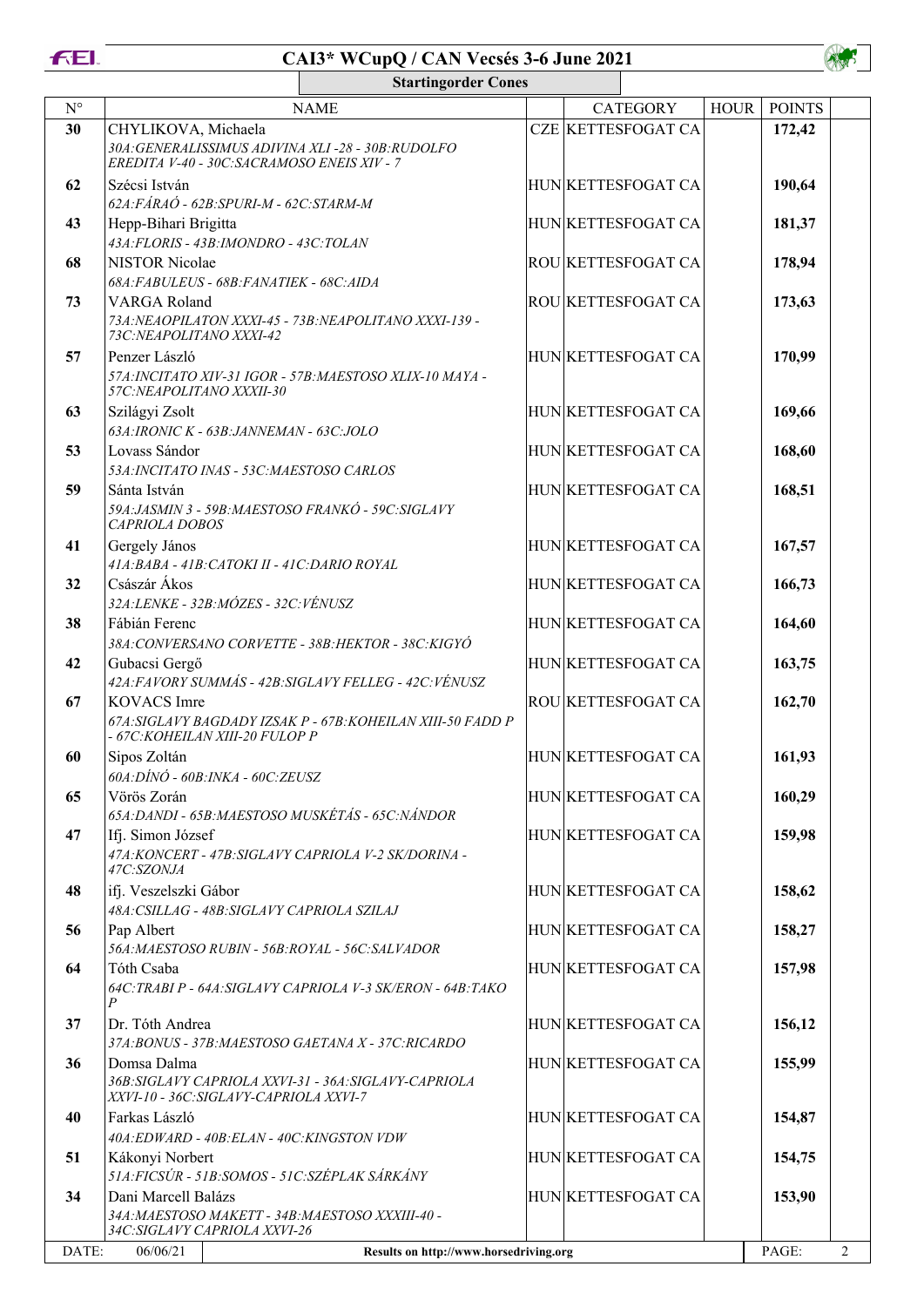**FEL** 



|              | <b>Startingorder Cones</b>                                                                                                  |                                                                                                                           |  |  |                            |             |               |  |
|--------------|-----------------------------------------------------------------------------------------------------------------------------|---------------------------------------------------------------------------------------------------------------------------|--|--|----------------------------|-------------|---------------|--|
| $N^{\circ}$  |                                                                                                                             | <b>NAME</b>                                                                                                               |  |  | <b>CATEGORY</b>            | <b>HOUR</b> | <b>POINTS</b> |  |
| 52           | Kovács Szabolcs Tamás<br>52A: NONIUS X-52 VIHAR - 52B: NONIUS X-65 VADVIRÁG -<br>52C: VÁRDA                                 |                                                                                                                           |  |  | HUN KETTESFOGAT CA         |             | 152,24        |  |
| 54           | Nagy Tibor<br>54A:SIR DO - 54B:SIR DON - 54C:WALTER                                                                         |                                                                                                                           |  |  | HUN KETTESFOGAT CA         |             | 146,97        |  |
| 61           | Szabó Roland<br>61A: MAESTOSO BANDI - 61B: PÁRDUC - 61C: PLUTO PÁRDUC                                                       |                                                                                                                           |  |  | HUN KETTESFOGAT CA         |             | 140,99        |  |
| 31           | NOVAK, Petr<br>31C:MONTADA - 34 - 31B:MONZA - 5 - 31A:BERTA (GSS XL)                                                        |                                                                                                                           |  |  | <b>CZE KETTESFOGAT CA</b>  |             | 161,44        |  |
| 69           | PAL Attila<br>69A: PLUTO PLUTO - 69B: TITAN                                                                                 |                                                                                                                           |  |  | ROU KETTESFOGAT CA         |             | 182,44        |  |
| 50           | Juhász Zoltán<br>50A: ÁLNOK - 50B: ÁTOK                                                                                     |                                                                                                                           |  |  | HUN KETTESFOGAT CA         |             | 171,67        |  |
| 66           | FUMAGALLI, Claudio<br>66A: GABBER - 66B: JASON - 66C: JUVENTUS                                                              |                                                                                                                           |  |  | ITA KETTESFOGAT CA         |             | 139,45        |  |
| 39           | Farkas József<br>39A: DANCER-W - 39B: DIAMANT - 39C: FAVORY XXXI-45-2-1<br><b>FACAN</b>                                     |                                                                                                                           |  |  | HUN KETTESFOGAT CA         |             | 139,35        |  |
| 46           | ifj. Fekete György<br>46A: DÍNÓ - 46B: ISODORO CE - 46C: JASON                                                              |                                                                                                                           |  |  | HUN KETTESFOGAT CA         |             | 138,36        |  |
| 45           | Ifj. Dobrovitz József<br>45A:DJ - 45B:DUCK - 45C:EROS H                                                                     |                                                                                                                           |  |  | HUN KETTESFOGAT CA         |             | 135,24        |  |
| 55           | Osztertág Kristóf<br>55A: PORTOS - 55B: PUCCI - 55C: TROJA                                                                  |                                                                                                                           |  |  | HUN KETTESFOGAT CA         |             | 134,37        |  |
| 44           | Hölle Martin<br>44A: CHERON - 44B: DIOR - 44C: EPPIE                                                                        |                                                                                                                           |  |  | HUN KETTESFOGAT CA         |             | 125,71        |  |
| 98           | Vida József<br>98A: CHEEROKEE - 98B: JORIS - 98C: KESELY - 98D: MATKA -<br>98E:TORINO                                       |                                                                                                                           |  |  | HUN HORSE FOUR-IN-H        | 14:30       | 261,43        |  |
| 97           | Velkei József<br>97E:SOLYOM                                                                                                 | 97A:BOGAR - 97B:KIVI - 97C:NEAPOLITANO KONOK - 97D:SIMI -                                                                 |  |  | HUN HORSE FOUR-IN-H        |             | 235,78        |  |
| 21           | VÉN János<br><b>INDULO</b>                                                                                                  | 21E: THE BART FURIOSO II-93 - 21A:FURIOSO XXXVI-102 INKA -<br>21C: THE BART FURIOSO II-103 - 21D: THE BART FURIOSO II-107 |  |  | HUN HORSE FOUR-IN-H        |             | 231,41        |  |
| 17           | SZABÓ Lajos<br>17E: MAESTOSO MARTON - 17D: GONCOL - 17C: FAVORY                                                             | FURFANG - 17B: FAVORY FENOMEN - 17A: CONVERSANO CONGO                                                                     |  |  | HUN HORSE FOUR-IN-H        |             | 230,55        |  |
| $\mathbf{1}$ | <b>BINDER Wolfgang</b><br>1B:FERRERO 2 - 1E:REINZAUBER - 1A:FEINER TANZ -<br><b>1C:GENTELINI - 1D:GUTENBERG</b>             |                                                                                                                           |  |  | <b>AUT HORSE FOUR-IN-H</b> |             | 230,05        |  |
| 16           | SCHEIK József Jr.<br>16A: HOLLANDS NEXT TOP TUIGER G.W. - 16E: ZAFIR -<br>16B: MAYKI - 16D: ZEUSZ - 16C: PEDRO              |                                                                                                                           |  |  | HUN HORSE FOUR-IN-H        |             | 223,60        |  |
| 13           | KOZÁRI József<br>13D: SUNNY - 13E: UDO - 13B: FURST REKORD -<br>13A: DONNERHALL JR. - 13C: KORZO                            |                                                                                                                           |  |  | HUN HORSE FOUR-IN-H        |             | 220,12        |  |
| 10           | GALBÁCS Ferenc<br>10E: VILI - 10D: GHOST - 10C: ELVIRA - 10B: DIADEM -<br>10A: ANDLERS STORM                                |                                                                                                                           |  |  | HUN HORSE FOUR-IN-H        |             | 215,99        |  |
| 12           | <b>JUHASZ László</b><br>12D: HARCOS - 12B: FAVORY FABULA - 12C: FICKO -<br>12E: NEAPOLITANO NIMROD - 12A: CONVERSANO BAJNOK |                                                                                                                           |  |  | HUN HORSE FOUR-IN-H        |             | 214,90        |  |
| 18           | SZABÓ Pál<br>18A:APOLLO                                                                                                     | 18D: KARAK - 18B: DESPOT THC - 18C: DURCAS - 18E: STEVI BOY -                                                             |  |  | HUN HORSE FOUR-IN-H        |             | 213,53        |  |